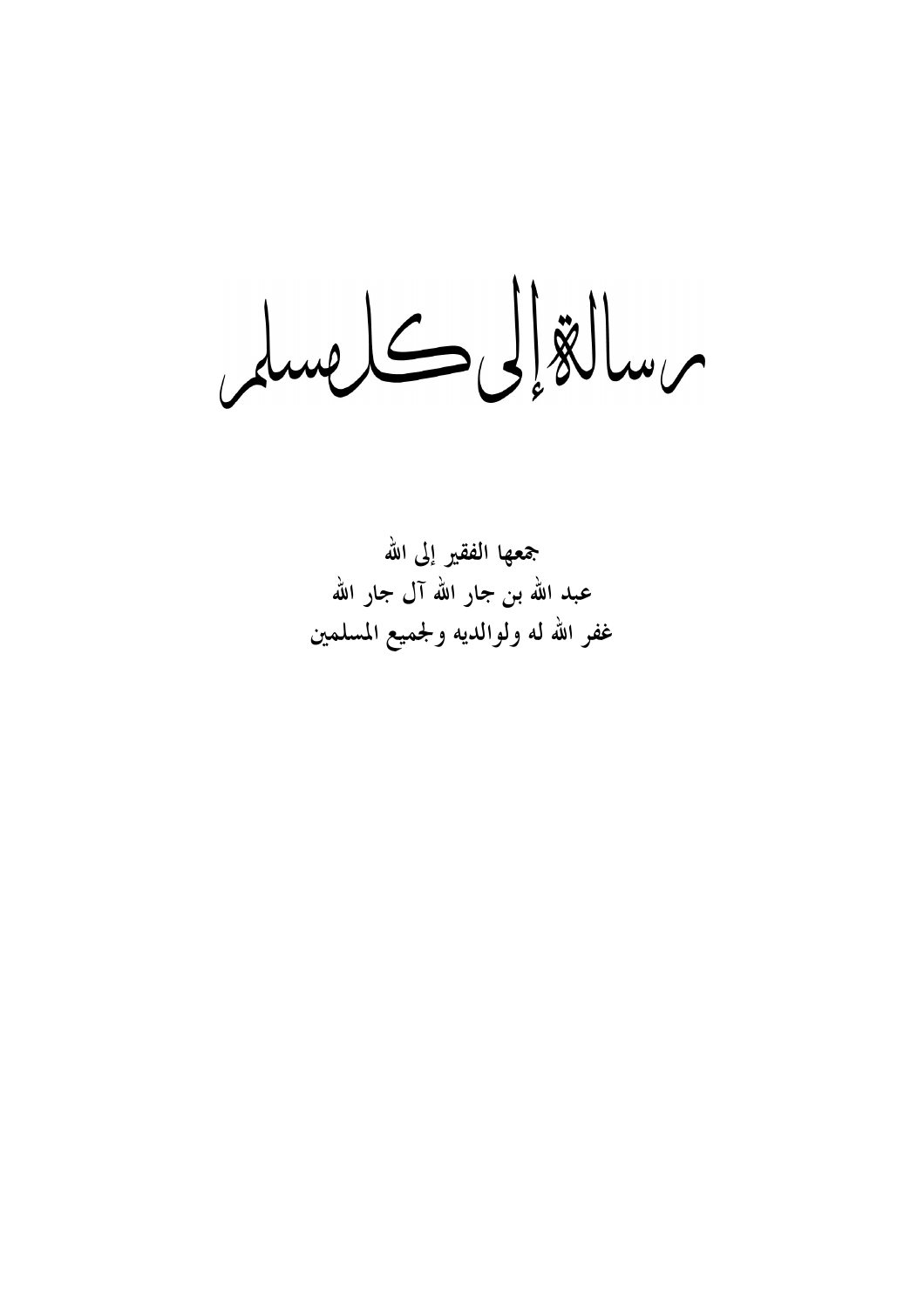بسم الله الرحمن الرحيم مقدمة

الحمد لله رب العالمين الرحمن الرحيم مالك يوم الدين وأشهد أن لا إله إلا الله وحده لا شريك له وأشهد أن محمدًا عبده ورسوله الذي أمرنا بكل حيرٍ ولهانا عن كلِّ شرِّ صلوات الله وسلامه عليه وعلى آله وأصحابه وأتباعه المتمسكين بسنته المهتدين هديه إلى يوم الدين.

أما بعد:

أيها الأخ الكريم اعلم وفقك الله لطاعته وجعلنا وإياك هداة مهتدين، وجمعنا وإياك ووالدينا في حنات النعيم ﴿مَعَ الَّذِينَ أَنْعَمَ اللَّهُ عَلَيْهِمْ منَ النَّبِيِّينَ وَالصِّدِّيقينَ وَالشُّهَدَاء وَالصَّالحينَ﴾ آمين.

أحيى المسلم: تعلم أن الله حلقنا لعبادته وأمرنا بتوحيده وطاعته ووعد من أطاعه بجزيل الثواب، وتوعد من عصاه بأليم العقاب.

قال الله تعالى: ﴿وَمَنْ يُطعِ اللَّهَ وَرَسُولَهُ فَقَدْ فَازَ فَوْزًا عَظِيمًا﴾ [الأحزاب: ٧١].

وقال تعالى: ﴿وَمَنْ يَعْصِ اللَّهَ وَرَسُولَهُ فَقَلْ ضَلَّ ضَلَالٌ هُبينًا﴾ [الأحزاب: ٣٦].

لذا نلفت نظرك إلى ضرورة ملاحظة ما يلي:

**۱**— لزوم تقوى الله عز وجل وطاعته بامتثال أوامره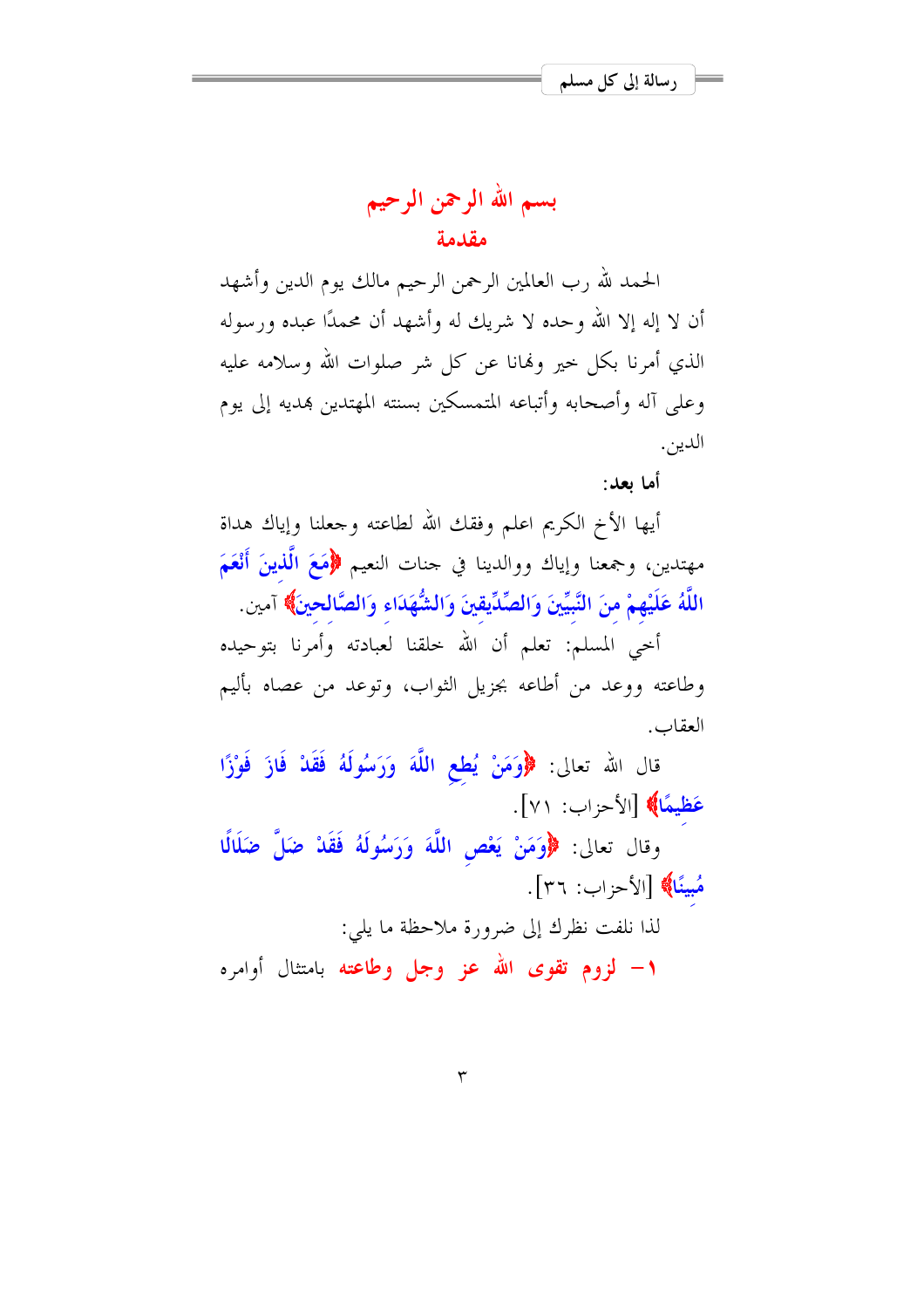واجتناب نواهيه وهي تثمر سعادة الدنيا والآخرة لقول الله تعالى: ﴿وَمَنْ يَتَّقِ اللَّهَ يَجْعَلْ لَهُ مَحْرَجًا \* وَيَرْزُقْهُ منْ حَيْثُ لَا يَحْتَسبُ﴾ [الطلاق: ٢–٣]، فوعد من أطاعه بالخروج من كل ضيق وشدة، وبالرزق من حيث لا يخطر بباله فلله الحمد على ذلك.

كما وعد من أطاعه واتقاه بتيسير أموره بقوله تعالى: ﴿وَمَنْ يَتَّقِ اللَّهَ يَجْعَلْ لَهُ منْ أَمْرِه يُسْرًا﴾ [الطلاق: ٤]، كما وعد من أطاعه واتقاه بتكفير سيئاته، وتعظيم أحره وثوابه بقوله تعالى: ﴿وَمَنْ يَتَّقِ اللَّهَ يُكَفِّرْ عَنْهُ سَيِّئَاته وَيُعْظِمْ لَهُ أَجْرًا﴾ [الطلاق: ٥].

فلله الحمد والشكر والثناء على ذلك ونسأله التوفيق لطاعته.

٢ - الصبر على ما أصابك والإيمان بألها ما حصلت هذه المصيبة إلا بقدر الله بسبب ذنوب الإنسان كما قال تعالى: ﴿وَمَا أَصَابَكُمْ منْ مُصيبَة فَبِمَا كَسَبَتْ أَيْدِيكُمْ﴾ [الشورى: ٣٠].

ومن الإيمان بالله الصبر على أقدار الله، وهو ثلاثة أنواع:

صبر على طاعة الله بعدم تركها، وصبر عن المعاصي بعدم فعلها، وصبر على أقدار الله المؤلمة بعدم تسخطها.

قال الله تعالى: ﴿وَبَشِّرِ الصَّابِرِينَ \* الَّذِينَ إِذَا أَصَابَتْهُمْ مُصيبَةٌ قَالُوا إِنَّا للَّه وَإِنَّا إِلَيْه رَاجِعُونَ \* أُولَئكَ عَلَيْهِمْ صَلَوَاتٌ منْ رَبِّهِمْ وَرَحْمَةٌ وَأُولَئِكَ هُمُ الْمُهْتَدُونَ﴾ [البقرة: ١٥٥-١٥٧].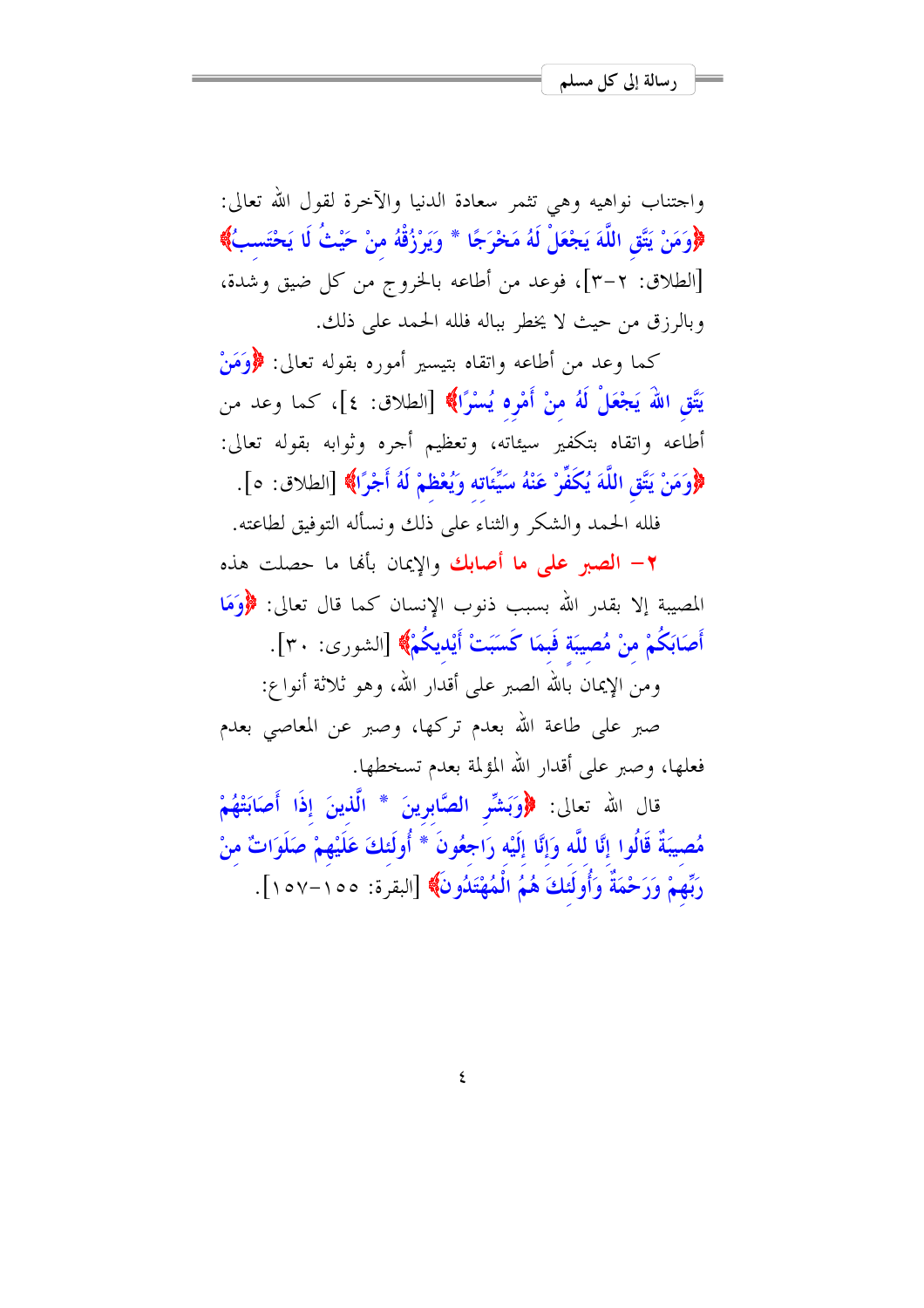٣– ولقد أنعم الله عليك بالوقت الطويل'' الذي يمكنك استغلاله والاستفادة منه فيما يسعدك ويقربك إلى ربك من تلاوة القرآن الكريم والاستماع إليه.

ومن ذكر الله تعالى بالتهليل والتكبير والتسبيح.

كقولك: (سبحان الله والحمد لله ولا إله إلا الله والله أكبر) فهذه الكلمات الأربع من أحب الكلام إلى الله وهي غراس الجنة، وهي من الباقيات الصالحات.

ومثل قولك: (سبحان الله وبحمده سبحان الله العظيم) فهاتان الكلمتان العظيمتان، قال عنهما النبي ﷺ:

«كلمتان خفيفتان على اللسان، حبيبتان إلى الرحمن، ثقيلتان في الميزان، سبحان الله وبحمده، سبحان الله العظيم». رواه البخاري ومسلم.

ومثل الذكر المضاعف الغير محدود وهو ما في صحيح مسلم عن جويرية أم المؤمنين رضي الله عنها، أن النبي ﷺ خرج من عندها حين صلى الصبح وهي في مسجدها، ثم رجع بعدما أضحى وهي جالسة في مصلاها فقال: «ما زلت على الحال التي فارقتك عليها» قالت: نعم، فقال النبي ﷺ: «لقد قلتُ بعدك أربع كلمات ثلاث مرات، لو وزنت بما قلت منذ اليوم لوزنتهن: سبحان الله

(1) وسوف تسأل عن أوقاتك وتحاسب عليها وتجزى على ما عملت فيها من خير أو شر فاحفظها فيما ينفعك وصنها عما يضرك واحفظ الله يحفظك.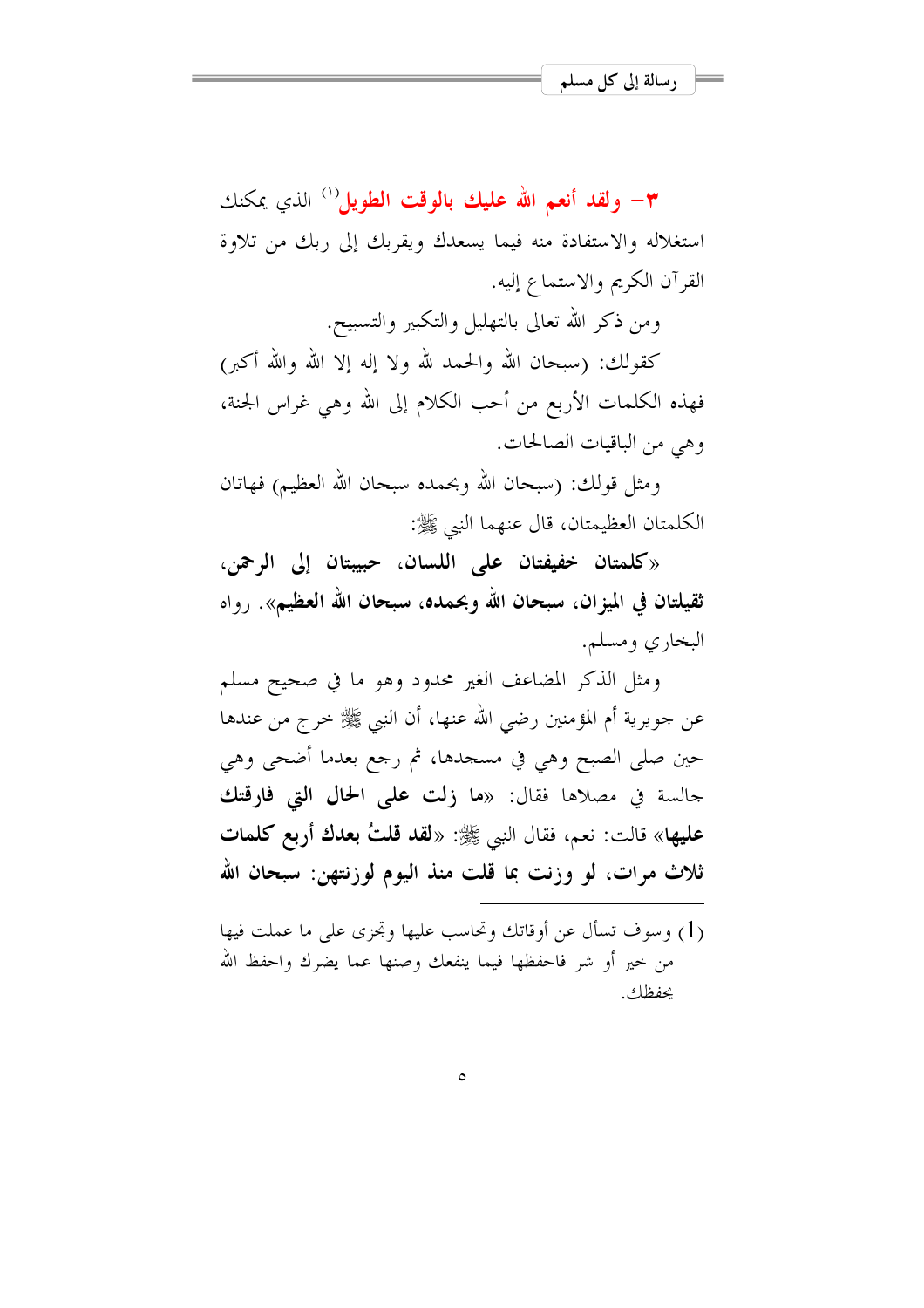عدد خلقه، سبحان الله رضا نفسه، سبحان الله زنة عرشه، سىحان الله مداد كلماته».

ومثل تكرار كلمة التوحيد (لا إله إلا الله وحده لا شريك له، له الملك وله الحمد، وهو على كل شيء قدير) مائة مرة أو عشر مرات.

وقد ثبت في الأحاديث الصحيحة أن من قالها عشر مرات كان كمن أعتق أربعة أنفس، ومن قالها في يوم مائة مرة كانت له عدل عشر رقاب وكتبت له مائة حسنة ومحيت عنه مائة سيئة وكانت له حرزًا من الشيطان يومه ذلك حتى يمسى، ولم يأت أحد مثله يوم القيامة إلا من عمل مثله أو زاد عليه وهذا شيء عظيم لا بستهان به.

٤- لا تُقَصِّر على نفسك بالدعاء والاستغفار وسؤال الحنة المعدة لمن أطاع الله والاستعاذة من النار المعدة لمن عصبي الله. والله تعالى يذكر من ذكره ويجيب من دعاه: ﴿وَقَالَ رَبُّكُمُ ادْعُونِي أَسْتَجِبْ لَكُمْ﴾ [غافر: ٢٠].

ويغفر لمن استغفره، ويتوب على من تاب إليه، وهو التواب الرحيم، وبذكر الله تطمئن القلوب، وتزول الشدائد والمكاره والكروب، وما عمل آدمي عملاً أنجي له من عذاب الله من ذكر الله

\*\*\*

 $\mathcal{L}$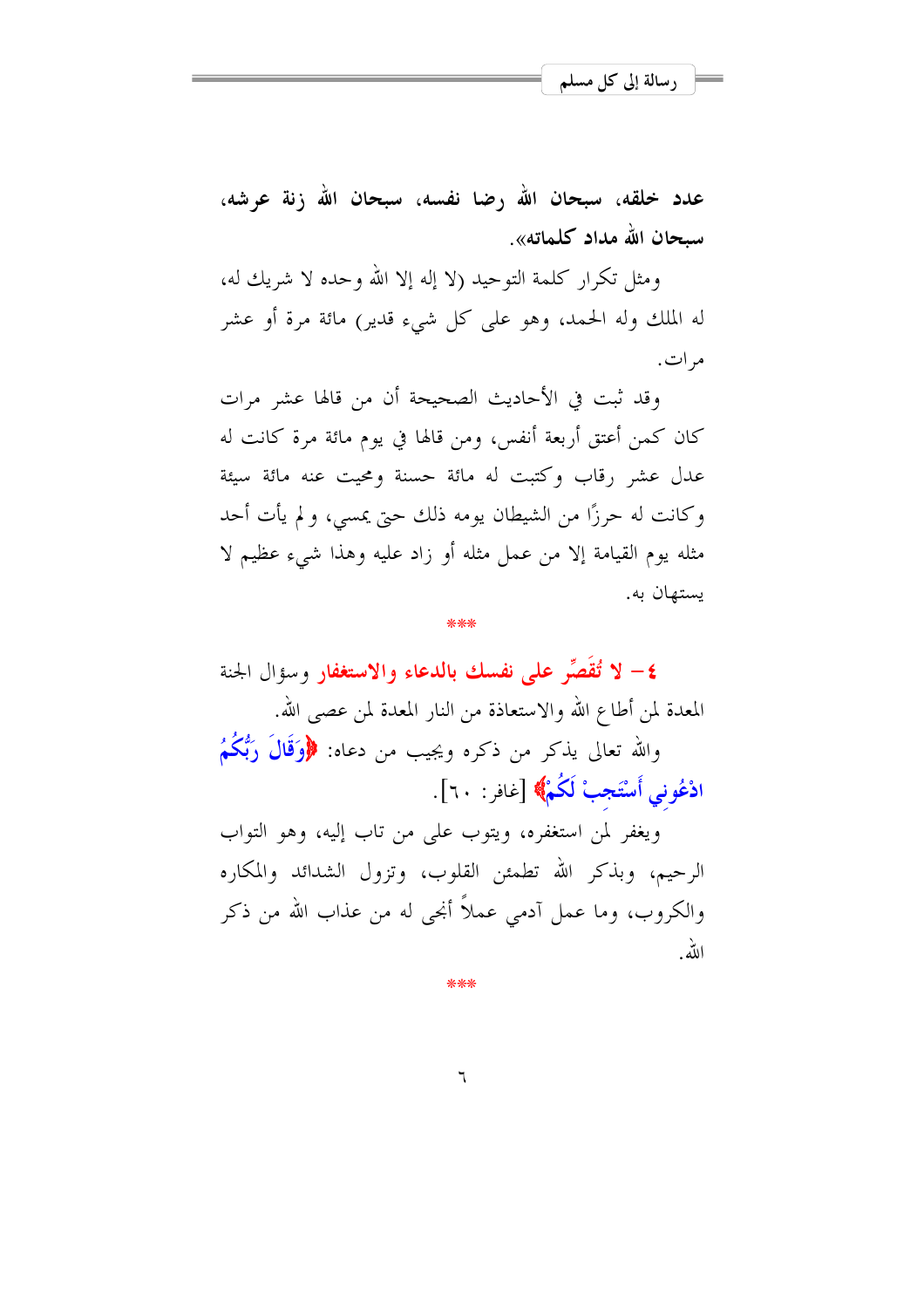٥- ولا تنس أنك مسئول عن أوقاتك ومحاسب عليها ومجزى على ما عملت فيها من خير أو شر فلا تُضيِّعها بغير عمل ولا تفرط بساعات عمرك القصير بغير عوض.

٦- ولا يغيب عن بالك أن لسانك سلاح ذو حدين فإن شغلته بما ينفعك بالذكر والدعاء والاستغفار، وإلا شغلك بما يضرك بالسب واللعن والغيبة والنميمة، وهي محرمة ومن أسباب العذاب ودحول النار، كما قال النبي ﷺ: «وهل يكب الناس في النار على وجوههم إلا حصائد ألسنتهم؟»<sup>(١)</sup>.

وليست هذه الأشياء من أوصاف المؤمنين.

٧- وعليك يا أخي المسلم أن تجتنب العادات والتقاليد المخالفة للشرع المطهر، والتي صارت عادات مألوفة لدى كثير من الناس.

هداهم الله، وأحذ بنواصيهم إلى الحق.

وذلك مثل: شرب الدحان والشيشة، وإسبال الثياب أسفل من الكعبين، وحلق اللحي، واستماع الأغاني.

فالتدحين بأنواعه ضار بالصحة والمال والمحتمع بالروائح الكريهة، فهو من جملة الخبائث المحرمة بنص القرآن الكريم، لقول الله تعالى في وصف نبينا محمد ﷺ: ﴿وَيُحِلُّ لَهُمُ الطَّيِّبَاتِ وَيُحَرِّمُ

(1) , واه الترمذي، وقال: حديث حسن صحيح.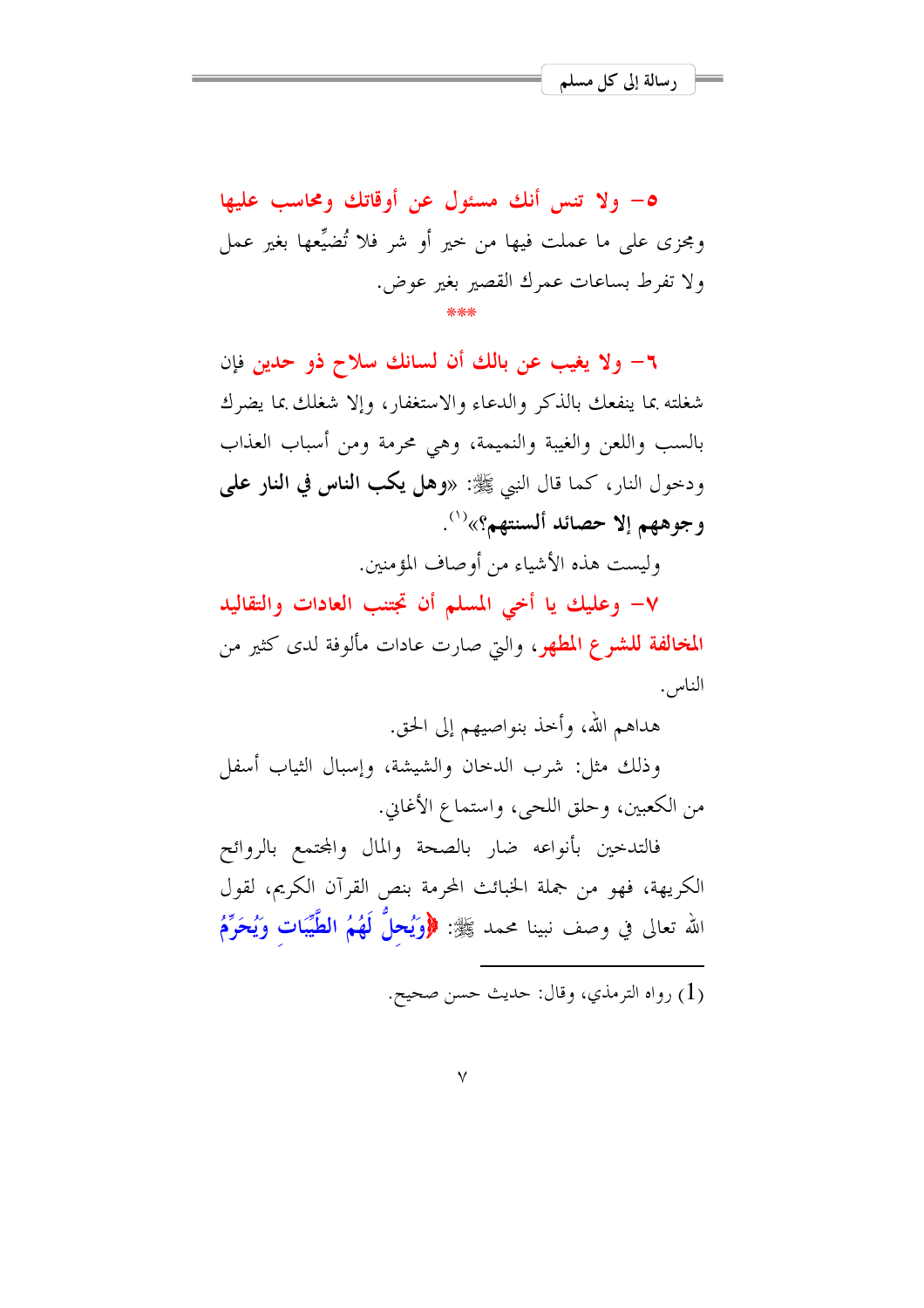عَلَيْهِمُ الْخَبَائِثَ﴾ [الأعراف: ١٥٧].

والنبي ﷺ فمي عن إضاعة المال، وأي إضاعة أعظم من إحراقه بالنا, .

ولو رأينا شخصًا يحرق نقوده بالنار لحكمنا عليه بالجنون، فكيف بإحراق الجسم والمال والصحة جميعًا؟

وسوف يسأل الإنسان عن ماله من أين اكتسبه وفيم أنفقه؟ وأذية المسلمين بالروائح الكريهة حرام. ثم إن الإنسان قدوة لأولاده وأقاربه ومجتمعه في الخير أو الشر

إما أن يقودهم إلى الجنة أو إلى النار .

هدانا الله وإخواننا المسلمين سواء السبيل، وأعاذنا وإياهم من شرور أنفسنا ومن سيئات أعمالنا ومن نزغات الشيطان.

وبناء على ما تقدم فإنه يحرم بيع الدحان وشراؤه وثمنه، لأن الله إذا حرم شيئًا حرم ثمنه.

٨– وإسبال الملابس أسفل من الكعبين من كبائر الذنوب المتوعد عليها بالوعيد الشديد.

ومن مظاهر الكبر، ولا يدخل الجنة من كان في قلبه مثقال ذرة من كبْر كما في الحديث الصحيح الذي رواه مسلم.

**٩**- وحلق ا**للحية معصية لله ولرسوله** وتشبُّه بالنساء الملعون فاعله وتشبه بالمحوس واليهود والمشركين.

وفي الحديث «من **تشبه بقوم فهو منهم**» حديث حسن رواه أبو داو د والطيراني وغير هما .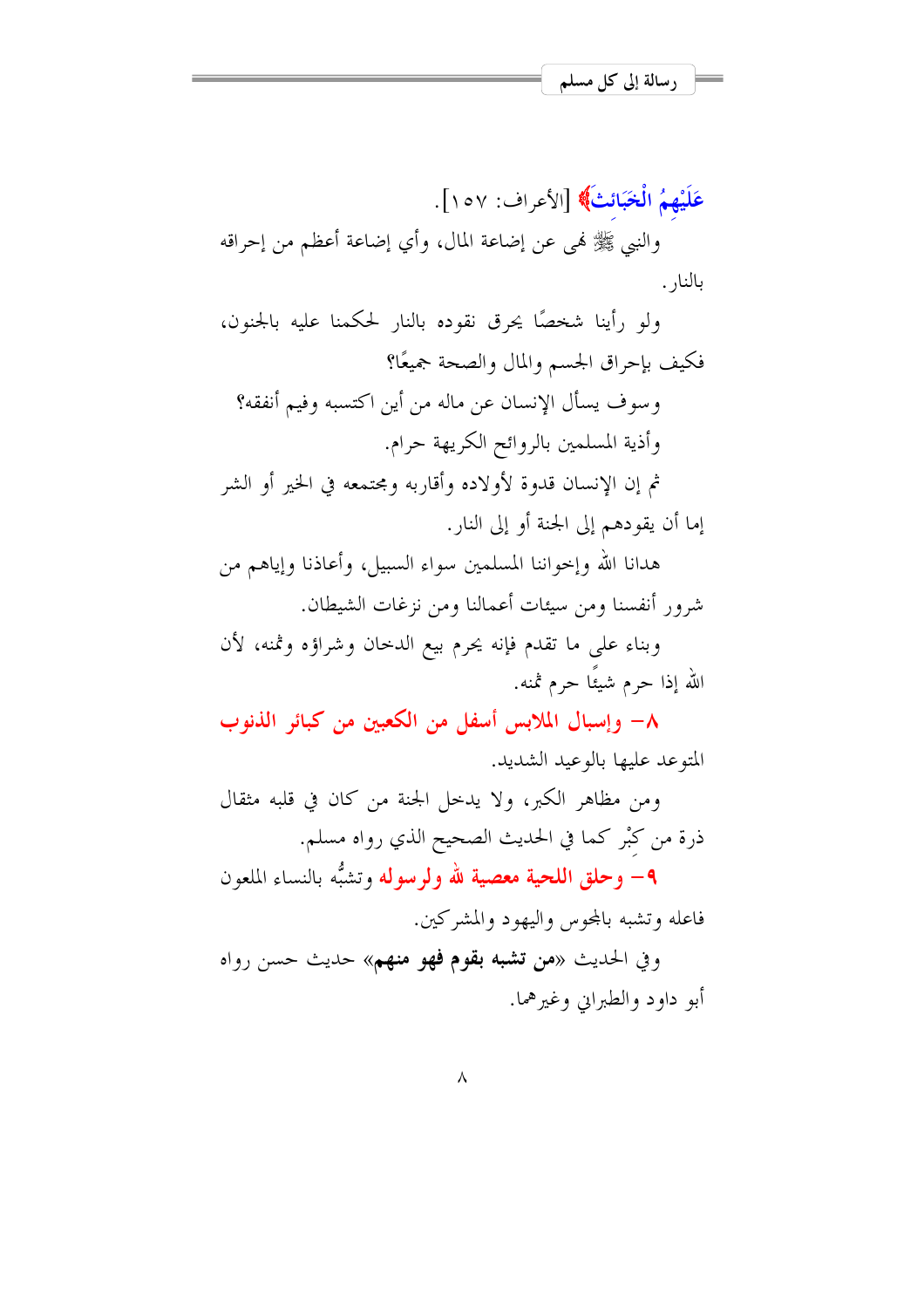قال شيخ الإسلام ابن تيمية وهو يدل على تحريم التشبُّه هم وإن كان ظاهره يقتضي كفر المتشبه هم.

١٠- وقد حكم الله ورسوله وسلف الأمة على الأغابي وا**ستماعها بالتحريم**؛ لألها تصُلُّ عن ذكر الله وعن الصلاة وتنبت النفاق في القلب وتصد عن الحق وتحر إلى الضلال. وتشغل عن استماع القرآن الكريم والاستفادة منه.

فمحبة القرآن ومحبة الأغابي ضدان لا يجتمعان فالله المستعان.

وبناء على ذلك فإنه يجرم تسجيل الأغاني وبيعها وشراؤها وثمنها لأن الله إذا حرم شيئًا حرم ثمنه وفي الحلال بركة وكفاية عن الحرام. والذي يأكل الحرام لا يقبل منه عمل ولا يستجاب له دعاء.

١١- أخى المسلم لا بد لك من جلساء وأصدقاء فعليك بمجالسة الأحبار الصالحين الأتقباء المطبعين لله.

واحذر مجالسة الأشرار العصاة لله فالمرء معتبر بقرينه وسوف يكون على دين حليله فلينظر من يخالل فكما يقلد الإنسان من حوله في أزيائهم يقلدهم في أعمالهم ويتخلق بأخلاقهم.

١٢- أحي المسلم وسوف تسأل عمًّا تستمع إليه أو تنظر إليه، وعمًّا يكنه ضميرك. فحاسب نفسك في هذه الأشياء قبل أن تحاسب.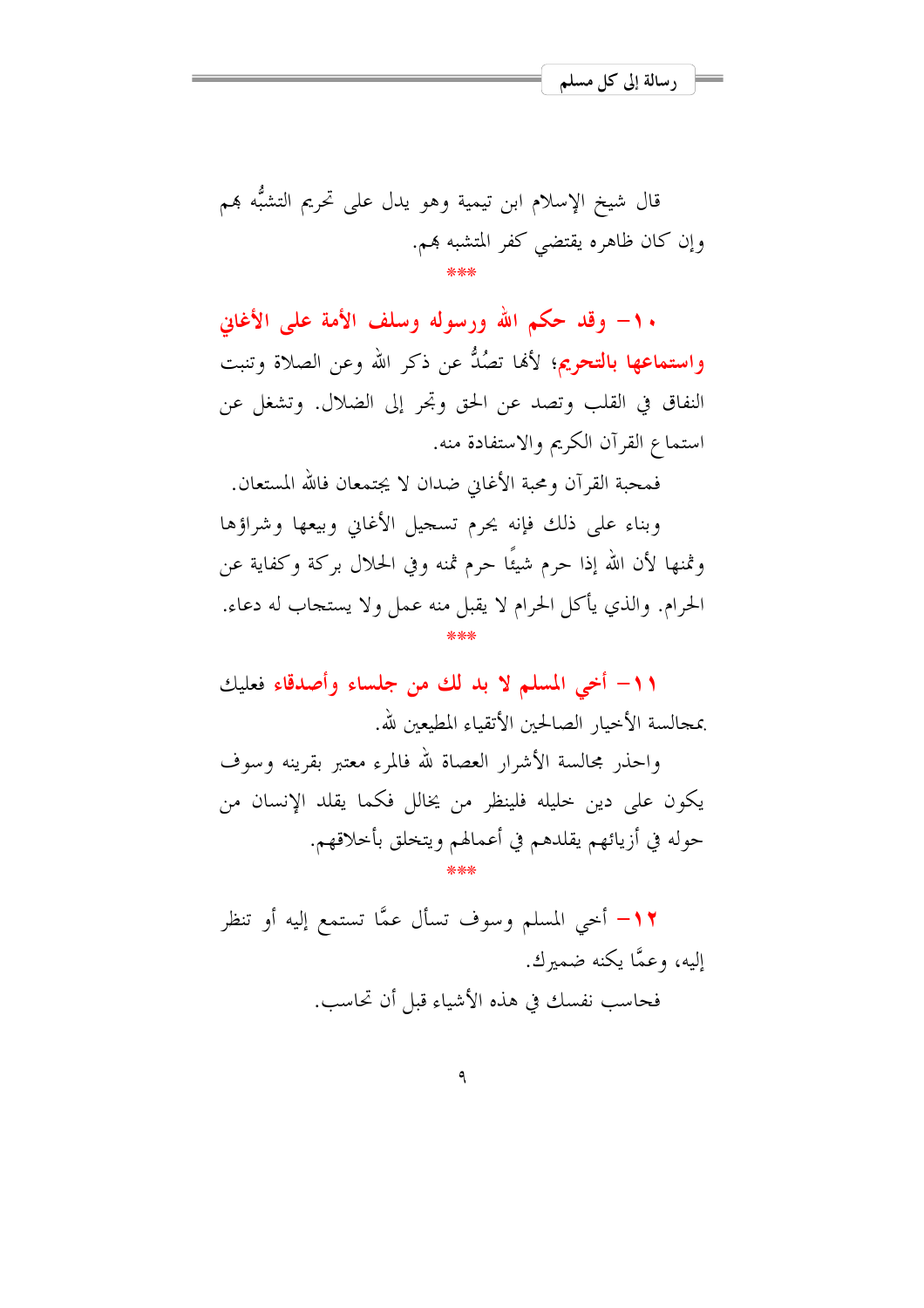$[\gamma$   $\gamma$  :  $\epsilon$   $|\gamma|$ 

فلا تستمع إلى محرم كالأغاني، ولا تنظر إلى محرم؛ كالعورات، والنساء الأحنبيات اللاتي لسن من محارمك. وانو الخير تثب عليه. وفكر فيما ينفعك ولا تفكر فيما يضرك قال تعالى: ﴿إِنَّ السَّمْعَ وَالْبَصَرَ وَالْفُؤَادَ كُلُّ أُولَئكَ كَانَ عَنْهُ مَسْئُولًا﴾

1٣– أحي المسلم وإذا أردت أن يتقبل الله منك عملك وتتصف بصفات المؤمنين الأبرار فلازم تقوى الله –عز وجل– في جميع أوقاتك وحياتك القصيرة.

وحافظ على الصلوات الخمس في أوقالها مع الجماعة في المساحد، وحافظ على النوافل والسنن قبلها وبعدها لألها تجبر ما نقص منها، وحافظ على صلاة الوتر فهو حق على كل مسلم، والصلاة صلة بين العبد وربه وهي تكفر الذنوب والآثام وتنهى عن الفحشاء والمنكر فهي من أعظم الحسنات المذهبة للسيئات.

1 \ واعلم يا أخي المسلم أن من عرف الحق فاتبعه والباطل فاجتنبه هداه الله ووفقه وتقبل منه أعماله. بدليل قول الله تعالى: ﴿وَالَّذِينَ اهْتَدَوْا زَادَهُمْ هُدًى وَآَتَاهُمْ تَقْوَاهُمْ﴾ [محمد: ١٧]. وقوله تعالى: ﴿وَيَزِيدُ اللَّهُ الَّذِينَ اهْتَدَوْا هُدًى﴾ [مريم: ٧٦].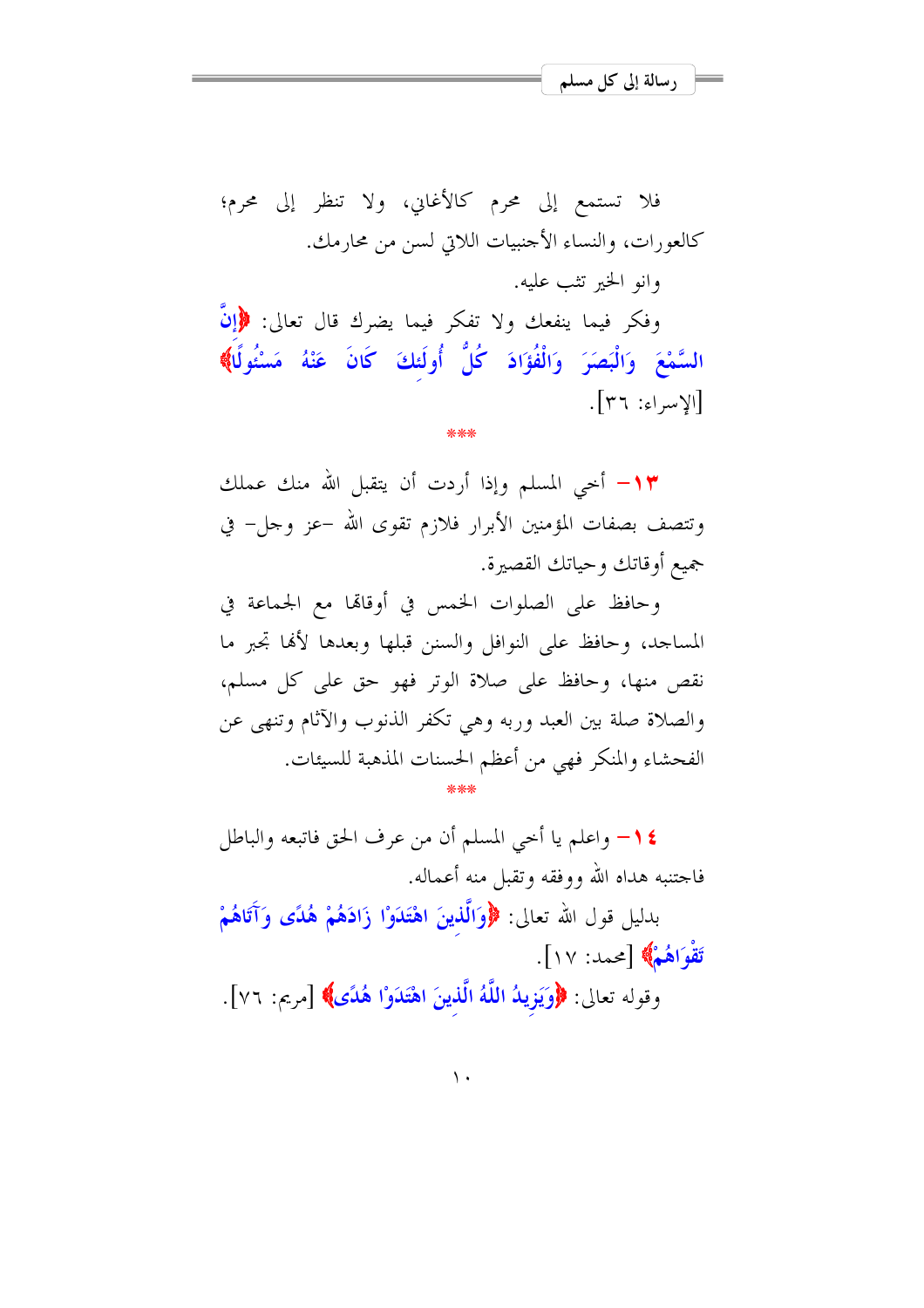وقوله تعالى: ﴿وَالَّذِينَ جَاهَدُوا فِينَا لَنَهْدِيَنَّهُمْ سُبُلَنَا﴾ [العنكبوت: ٦٩].

وعلى عكس ذلك من عرف الحق فتركه والباطل فارتكبه يكون بعيدًا عن التوفيق بدليل قول الله تعالى: ﴿فَلَمَّا زَاغُوا أَزَاغَ اللَّهُ قُلُوبَهُمْ وَاللَّهُ لَا يَهْدي الْقَوْمَ الْفَاسقينَ﴾ [الصف: ٥].

فلما عرفوا الحق وتركوه، والباطل فارتكبوه عاقبهم الله بزيغ قلوبهم.

وأخبر أنه لا يهدي من خرج عن طاعته بعد أن عرفها. فليحذر المسلم من مخالفة أمر الله وأمر رسوله لئلا يغلق على نفسه أبواب الهداية والتوفيق.

لمعلمعلم

10- أحى المسلم ولا تنس أن تدعو ربك بصلاح دينك ودنياك وآخرتك.

فقد أمر الله بالدعاء وتكفل بالإحابة: ﴿وَقَالَ رَبُّكُمُ ادْعُونِي أَسْتَجِبْ لَكُمْ﴾ [غافر: ٢٠].

وهو سبحانه لا يخلف الميعاد بشرط أن نستجيب له فنطيعه، ونؤمن به ثم ندعوه فيستجيب لنا.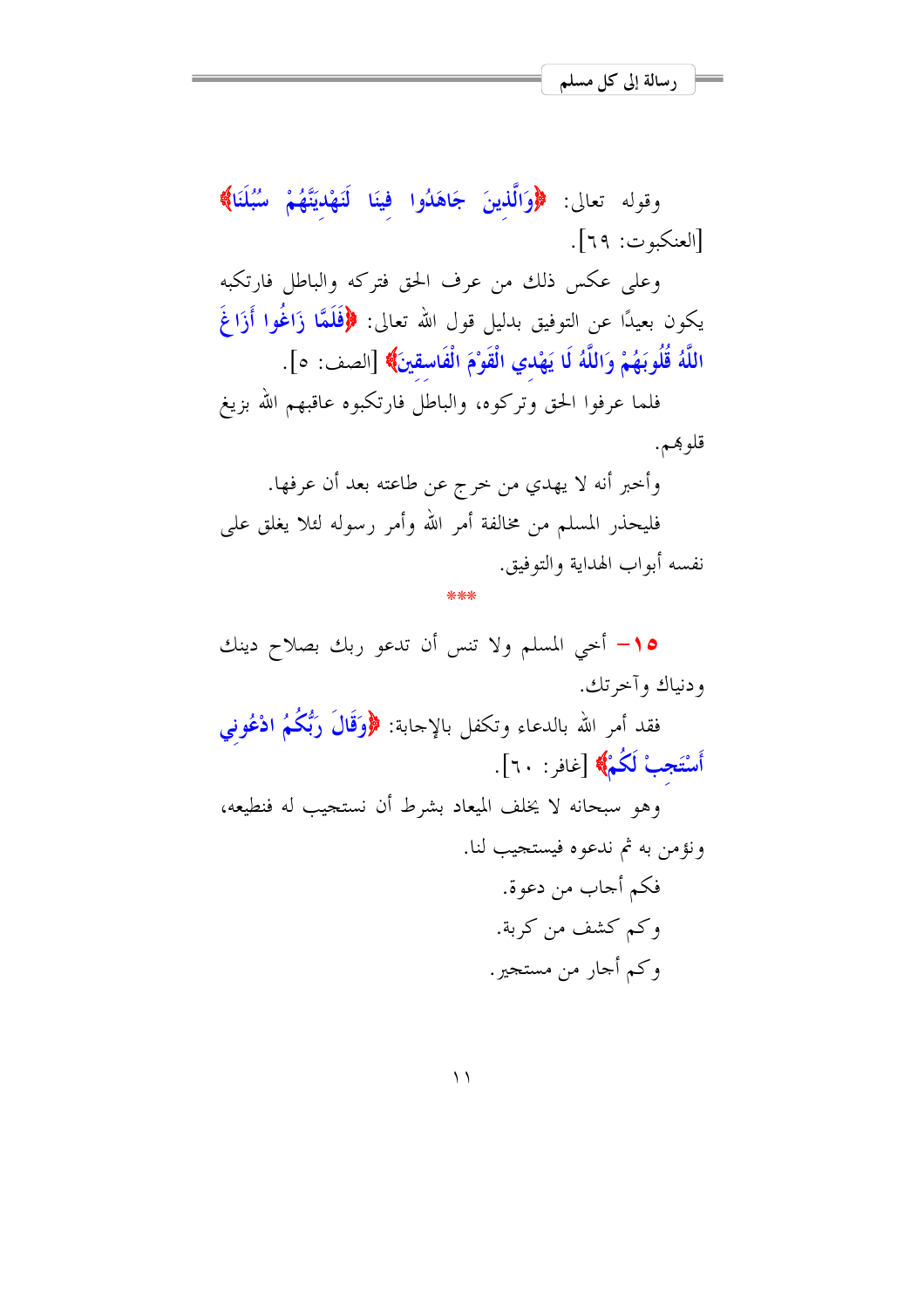و کم شفي من مريض. وكم أزال من شدة. فلله الحمد والشكر، والثناء على ذلك. ومن أجمع الأدعية: ﴿وَرَّبَّنَا آَتِنَا فِي اللُّنْيَا حَسَنَةً وَفِي الْآخِرَة حَسَنَةً وَقَنَا عَذَابَ النَّارِ﴾ ﴿رَبَّنَا لَا تُزِغْ قُلُوبَنَا بَعْدَ إِذْ هَدَيْتَنَا وَهَبْ لَنَا منْ لَدُنْكَ رَحْمَةً إِنَّكَ أَنْتَ الْوَهَّابُ﴾ فإن هذا الدعاء شامل لخيري الدنيا والآخرة.

1 \ – يا أخى المسلم أدعوك إلى التوبة الصادقة قبل أن تموت بترك المعاصى.

والندم على ما فات منها، والعزم على عدم العودة إليها في المستقبل والاستغفار من ذلك.

> فإن الله تعالى يتوب على من تاب ويغفر لمن استغفر. والتائب من الذنب كمن لا ذنب له.

قال الله تعالى: ﴿وَتُوبُوا إِلَى اللَّه جَميعًا أَيُّهَا الْمُؤْمِنُونَ لَعَلَّكُمْ تُفْلِحُونَ﴾ [النور: ٣١].

أي: إذا تبتم أفلحتم، وفزتم ونجحتم. وقال تعالى: ﴿إِيَا أَيُّهَا الَّذِينَ آَمَنُوا تُوبُوا إِلَى اللَّه تَوْبَةً نَصُوحًا عَسَى رَبُّكُمْ أَنْ يُكَفِّرَ عَنْكُمْ سَيِّئَاتكُمْ وَيُدْخلَكُمْ جَنَّاتٍ تَجْرِي مِنْ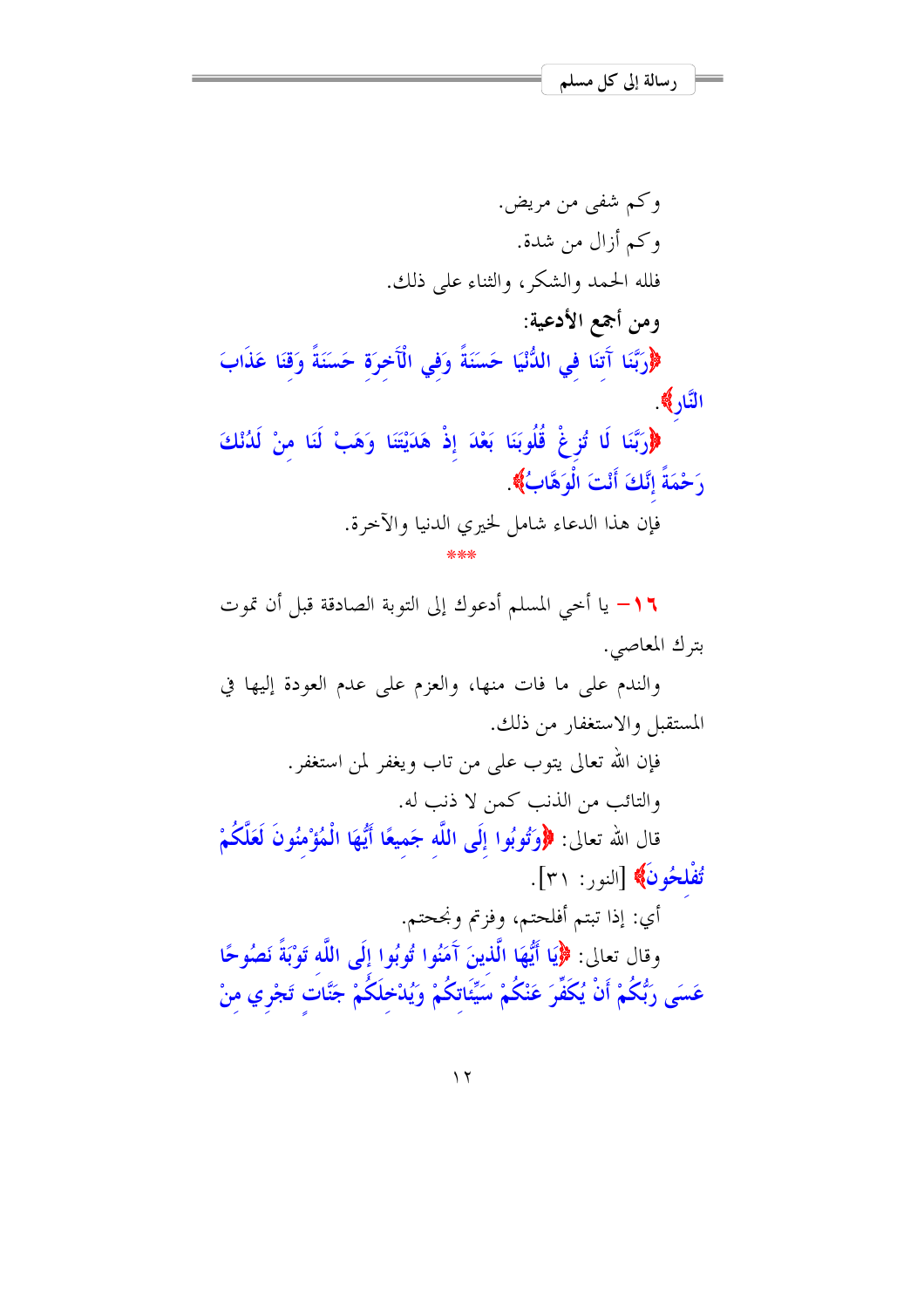تَحْتهَا الْأَنْهَارُ﴾ [التحريم: ٨]. والمعنى: إذا تبتم إلى الله تعالى توبة صادقة كفَّر الله عنكم سيئاتكم وغفرها لكم، وأدخلكم جنات النعيم.

وهذا غاية ما يتمناه المسلم، ويرجوه.

وقال تعالى: ﴿قُلْ يَا عِبَادِيَ الَّذِينَ أَسْرَفُوا عَلَى أَنْفُسِهِمْ لَا تَقْنَطُوا منْ رَحْمَة اللَّه إنَّ اللَّهَ يَغْفِرُ الذُّنُوبَ جَميعًا إنَّهُ هُوَ الْغَفُورُ الرَّحِيمُ﴾ [الزمر: ٥٣].

لهي الله في هذه الآية عن القنوط وهو قطع الرجاء من رحمته.

وأحبر أنه يغفر الذنوب جميعًا أي للتائبين والمستغفرين؛ لأنه تعالى هو الغفور الرحيم، وقال تعالى: ﴿وَإِنِّي لَغَفَّارٌ لَمَنْ تَابَ وَآَمَنَ وَعَمِلَ صَالِحًا ثُمَّ اهْتَدَى﴾ [طه: ٨٢].

فوعد تعالى بالمغفرة لمن تاب في جميع الأوقات من جميع الذنوب والسيئات.

وآمن بالله وملائكته وكتبه ورسله واليوم الآحر، وبالقدر خيره وشره إيمانًا صادقًا.

وعمل عملاً صالحًا حالصًا لله، موافقًا لسنة رسوله ﷺ من صلاة وزكاة، وصدقة، وصيام، وحج، وبر الوالدين، وصلة الأرحام وهم الأقارب.

ثم استمر واستقام على الهداية والإيمان والعمل الصالح حتى يمو ت.

فهذه أربعة أسباب للمغفرة، وهي الإيمان الصادق، والعمل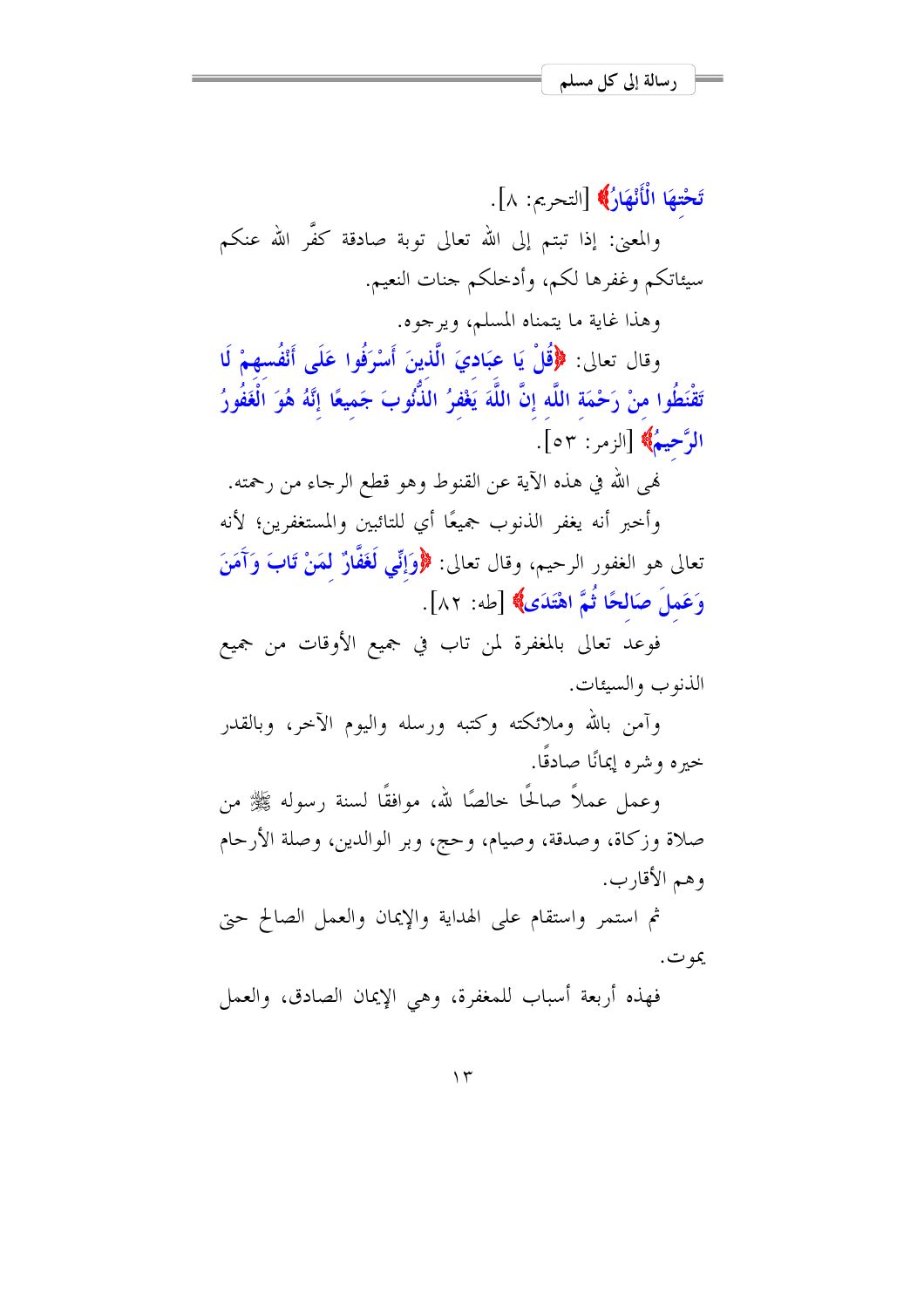الصالح والتوبة النصوح، والاستمرار على ذلك. وقال النبي ﷺ: «قال الله تعالى: يابن آدم لو بلغت ذنوبك عنان السماء ثم استغفرتني غفرت لك ولا أبالي». رواه الترمذي، وقال حديث حسن صحيح. فقد فتح الله أبواب التوبة والمغفرة والرحاء للتائبين والمستغفرين والراجين , حمته. كما فتح أبواب الإحابة للداعين والزيادة للشاكرين. فلله الحمد والشكر والثناء على ذلك. ونسأله المزيد من فضله ورحمته وأن يجعلنا ممن إذا أعطى شكر، وإذا ابتلى صبر، وإذا أذنب استغفر. ١٧– أخي المسلم أسأل الله تعالى لي ولك ولحميع المسلمين الهدابة والتوفيق. وأسأل الله تعالى بأسمائه الحسين وصفاته العلا أن يجمعنا وإياك ووالدينا في حنات النعيم، وأن يعيذني وإياك ووالدينا من عذاب

1 \ - أدعية جامعة نافعة: «اللهم أعنا على ذكرك وشكرك وحسن عبادتك، يا حي يا

الجحيم آمين.

قيوم يا ذا الجلال والإكرام».

«اللهم ثبتنا بالقول الثابت في الحياة الدنيا وفي الآخرة يا حي يا قيوم يا ذا الجلال والإكرام».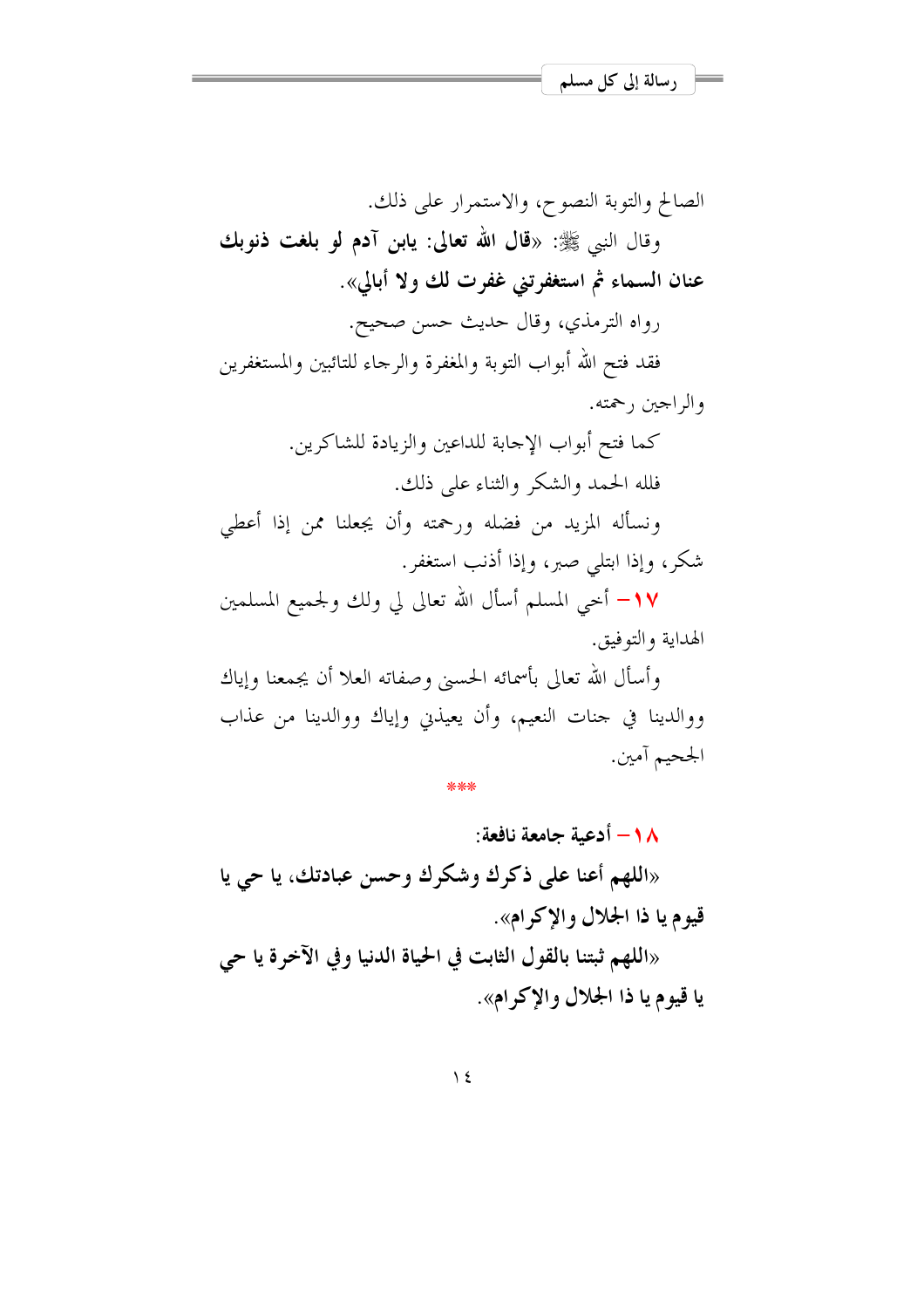«اللهم إنا نسألك موجبات <sub>ل</sub>حمتك وعزائم مغفرتك والعزيمة على الرشد والغنيمة من كل بر والسلامة من كل إثم والفوز بالجنة والنجاة من النار يا رب العالمين اللهم إنا نسألك فواتح الخير وخواتمه وجوامعه وظاهره وباطنه وأوله وآخره وعلانيته وسره».

«اللهم إنا نسألك الهدى والتقى والعفاف والغني يا حي يا قيوم يا ذا الجلال والإكرام».

«اللهم أصلح لي ديني الذي هو عصمة أمري وأصلح لي دنیای التی فیها معاشی وأصلح لی آخرتی التی إلیها معادی واجعل الحياة زيادة لي في كل خير والموت راحة لي من كل شر، اللهم رحمتك أرجو فلا تكلني إلى نفسي طرفة عين وأصلح لي شأين كله لا إله إلا أنت».

«اللهم أحسن عاقبتنا في الأمور كلها وأجرنا من خزي الدنيا وعذاب الآخرة يا د ب العالمين».

«اللهم إنا نعوذ بك من جهد البلاء، ودرك الشقاء، وسوء القضاء، وشماتة الأعداء يا أرحم الراحمين».

١٩- أحي المسلم:

احذر من التعامل بالربا سواءً كان عن طريق البنوك أو عن طريق المساهمات المشبوهة وإياك والكسب الحرام عن طريق بيع المحرمات كالدخان وآلات اللهو وأشرطة الغناء، والفيديو وغيرها مما حرم الله تعالى ونبيه ﷺ، فالنبي ﷺ يقول: «**كل جسد نبت من**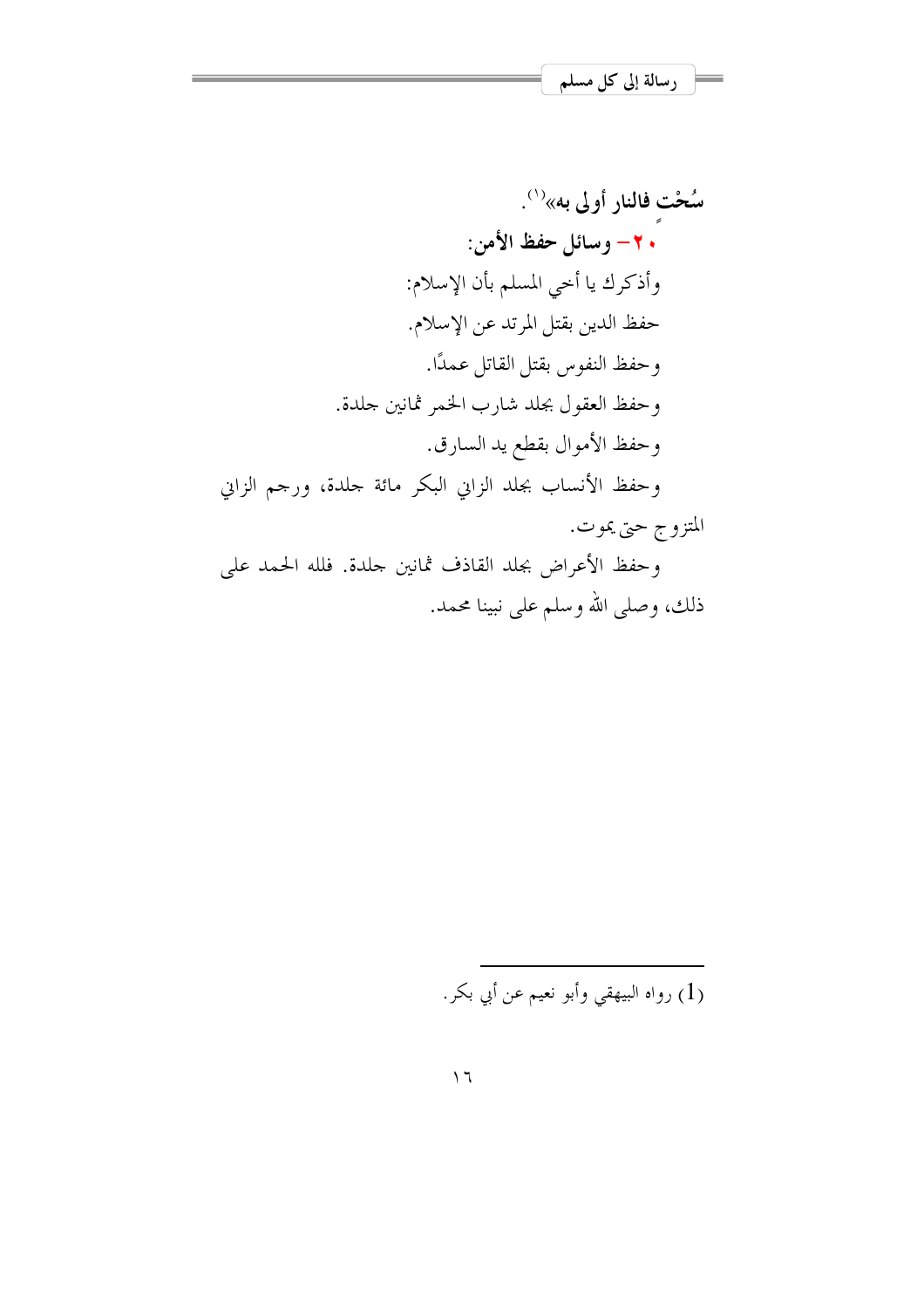# تذكير المسلمين بصفات المؤمنين أعمال المتقين وجزاؤهم

((الم \* ذَلكَ الْكتَابُ لَا رَيْبَ فِيه هُدًى لِلْمُتَّقِينَ \* الَّذِينَ يُؤْمِنُون بِالْغَيْبِ وَيُقِيمُون الصَّلاة وَمَمَّا رَزَقْنَاهُمْ يُنْفَقُون \* وَالَّذِينَ يُؤْمِنُونَ بِمَا أَنْزِلَ إِلَيْكَ وَمَا أَنْزِلَ مِنْ قَبْلُكَ وَبِالْآخِرَةِ هُمْ يُوقِنُونَ \* أُولَئكَ عَلَى هُدًى منْ رَبِّهِمْ وَأُولَئكَ هُمُ الْمُفْلحُونَ﴾ [البقرة: ١–٥].

## أنواع البر التي اتصف هٖا

# المؤمنون والأبرار

﴿لَيْسَ الْبِرَّ أَنْ تُوَلُّوا وُجُوهَكُمْ قبَلَ الْمَشْرق وَالْمَغْرب وَلَكُنَّ البرَّ مَنْ آمَنَ بالله وَاليَوْمِ الْآخر وَالْمَلائكَة وَالْكْتَابِ وَالنَّبِيِّينَ وَآتَى الْمَالُ عَلَى حُبِّه ذُوي القَرْبَى وَالْيَتَامَى وَالْمَسَاكِينَ وَابْنَ السَّبِيلِ وَالسَّائِلِينَ وَفِي الرَّقَابِ وَأَقَامَ الصَّلَاة وَآتَى الزَّكَاة وَالْمُوفُونَ بِعَهْدهُمْ إِذَا عَاهَدُوا وَالْصَّابِرِينَ في الْبَأْسَاء وَالْضَّرَّاء وَحِينَ الْبَأْسِ أُولَئكَ الَّذينَ صَدَقُوا وَأُولَئكَ هُمُ الْمُتَّقُونَ﴾ [البقرة: ١٧٧].

# من صفات المؤمنين الكمل

﴿وَأَطِيعُوا اللَّهَ وَرَسُولَهُ إِنْ كُنْتُمْ مُؤْمِنينَ \* إِنَّمَا الْمُؤْمِنُونَ الذينَ إذا ذكرَ اللَّهُ وَجلتْ قُلُوبُهُمْ وَإِذا تُلَيَتْ عَلَيْهِمْ آيَاتُهُ زَادَتْهُمْ اِيمَانًا وَعَلَى رَبِّهِمْ يَتَوَكَّلُونَ \* الَّذِينَ يُقِيمُونَ الصَّلَّاةَ وَمَمَّا رَزَقْنَاهُمْ يُنْفَقُونَ \* أُولَئِكَ هُمُ الْمُؤْمِنُونَ حَقًّا لَهُمْ دَرَجَاتٌ عِنْدَ رَبِّهِمْ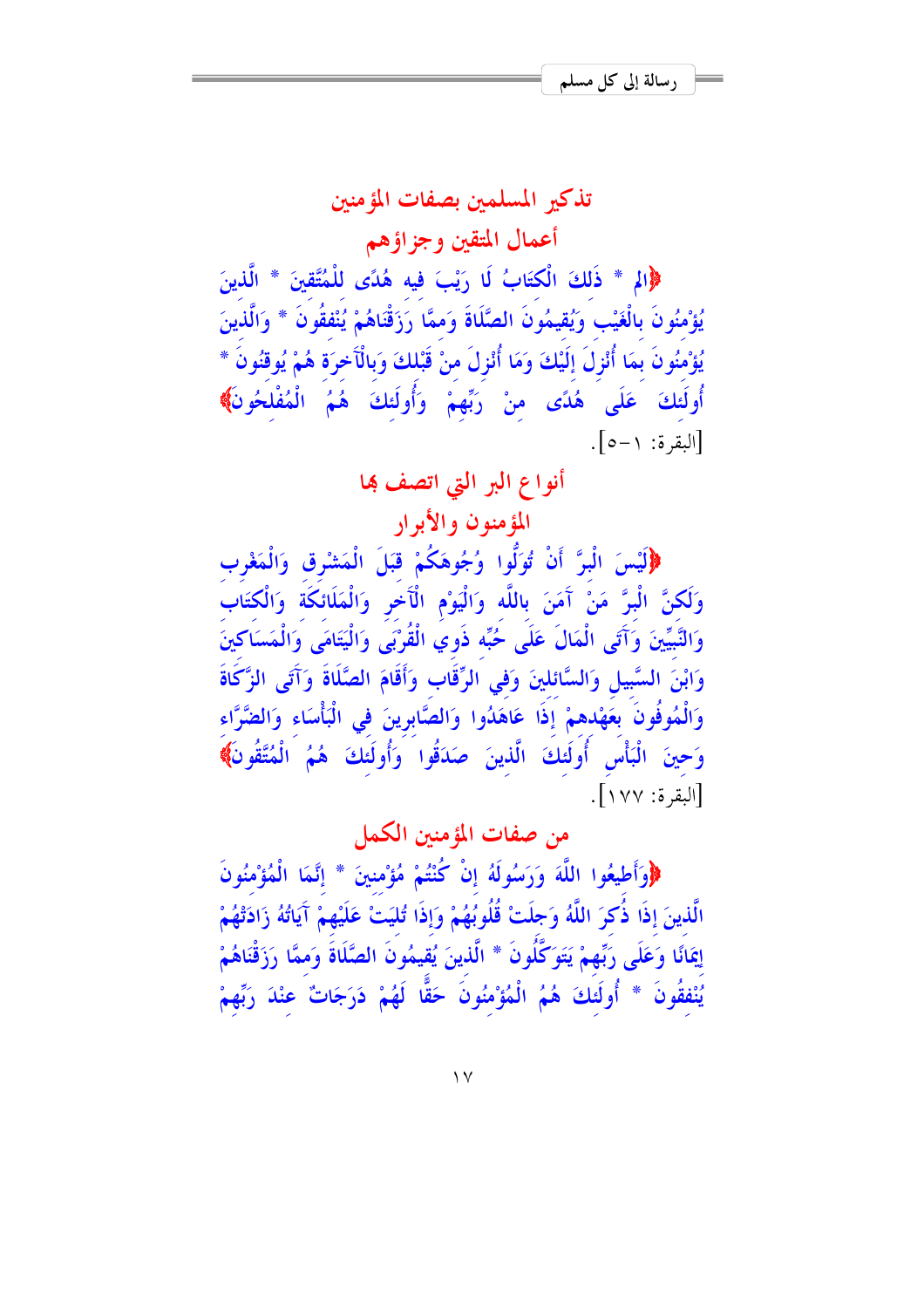وَمَغْفَرَةٌ وَرِزْقٌ كَوِيْمٌ﴾ [الأنفال: ١-٤]. معاوضة المؤمنين المحاهدين في سبيل الله عن أنفسهم وأموالهم في الجنة

﴿إِنَّ اللَّهَ اشْتَرَى مِنَ الْمُؤْمِنِينَ أَنْفُسَهُمْ وَأَمْوَالَهُمْ بِأَنَّ لَهُمُ الْجَنَّةَ يُقَاتِلُونَ في سَبِيلِ اللَّه فَيَقْتُلُونَ وَيُقْتَلُونَ وَعْدًا عَلَيْه حَقًّا في التَّوْرَاة وَالْإِنْجِيلِ وَالْقُرْآَنِ وَمَنْ أَوْفَى بِعَهْده منَ اللَّه فَاسْتَبْشِرُوا بِبَيْعِكُمُ الَّذِي بَايَعْتُمْ بِهِ وَذَلِكَ هُوَ الْفَوْزُ الْعَظِيمُ \* التَّائِبُونَ الْعَابِدُونَ ۚ الْحَامِدُونَ ۚ السَّائِحُونَ ۚ الرَّاكِعُونَ ۚ السَّاجِدُونَ ۚ الْآَمِرُونَ بِالْمَعْرُوفِ وَالنَّاهُونَ عَنِ الْمُنْكَرِ وَالْحَافظُونَ لِحُدُودِ اللَّهِ وَبَشِّرِ الْمُؤْمِنِينَ﴾ [التوبة: ١١١-١١٢].

الفرق بين أهل العلم والعمل

وأهل الضلال والجهل

﴿أَفَمَنْ يَعْلَمُ أَنَّمَا أُنْزِلَ إِلَيْكَ منْ رَبِّكَ الْحَقُّ كَمَنْ هُوَ أَعْمَى إِنَّمَا يَتَذَكَّرُ ۚ أُولُو الْأَلْبَابِ ۚ ۚ الَّذِينَ يُوفُونَ بِعَهْدِ اللَّهِ وَلَا يَنْقُضُونَ الْمِيثَاقَ \* وَالَّذِينَ يَصِلُونَ مَا أَمَرَ اللَّهُ بِهِ أَنْ يُوصَلَ وَيَخْشَوْنَ رَبَّهُمْ وَيَخَافُونَ سُوءَ الْحسَابِ \* وَالَّذِينَ صَبَرُوا ابْتِغَاءَ وَجْه رَبِّهِمْ وَأَقَامُوا الصَّلَاةَ وَأَنْفَقُوا ممَّا رَزَقْنَاهُمْ سرًّا وَعَلَانِيَةً وَيَدْرَءُونَ بِالْحَسَنَةِ السَّيِّئَةَ أُولَئِكَ لَهُمْ عُقْبَى الدَّارِ \* جَنَّاتُ عَدْنٍ يَدْخُلُونَهَا وَمَنْ صَلَحَ مِنْ آَبَائِهِمْ وَأَزْوَاجِهِمْ وَذُرِّيَّاتِهِمْ وَالْمَلَائِكَةُ يَدْخُلُونَ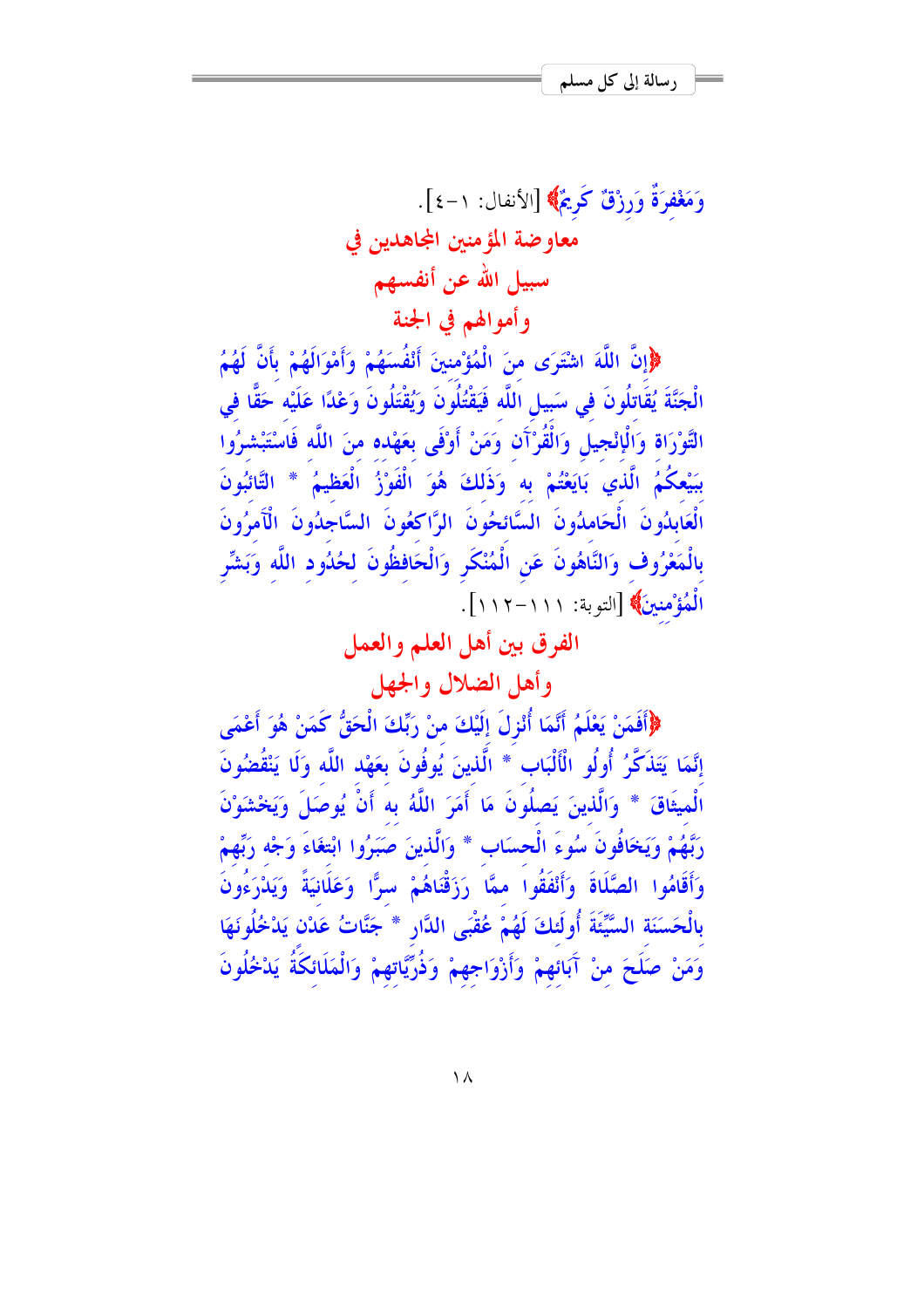عَلَيْهِمْ منْ كُلِّ بَابٍ \* سَلَامٌ عَلَيْكُمْ بِمَا صَبَرْتُمْ فَنغْمَ عُقْبَى الدَّارِ﴾ [الرعد: ١٩-٢٢]. من أو صاف المؤمنين التي نالوا بها جنات النعيم ﴿قَلْ أَفْلَحَ الْمُؤْمِنُونَ \* الَّذِينَ هُمْ فِي صَلَاتِهِمْ خَاشِعُونَ \* وَالَّذِينَ هُمْ عَنِ اللَّغْوِ مُعْرِضُونَ \* وَالَّذِينَ هُمْ لِلزَّكَاةِ فَاعْلُونَ \* وَالَّذِينَ هُمْ لَفُرُوجِهِمْ حَافِظُونَ \* إِلَّا عَلَى أَزْوَاجِهِمْ أَوْ مَا مَلَكَتْ أَيْمَانُهُمْ فَإِنَّهُمْ غَيْرُ مَلُومِينَ \* فَمَنِ ابْتَغَى وَرَاءَ ذَلكَ فَأُولَئكَ هُمُ الْعَادُونَ \* وَالَّذينَ هُمْ لَأَمَانَاتِهِمْ وَعَهْدهمْ رَاعُونَ \* وَالَّذينَ هُمْ عَلَى صَلَوَاتهمْ يُحَافظُونَ \* أُولَئكَ هُمُ الْوَارِثُونَ \* الَّذينَ يَرِثُونَ الْفرْدَوْسَ هُمْ فِيهَا خَاللُونَ﴾ [المؤمنون: ١-١١]. من صفات المؤمنين

﴿إِنَّ الَّذِينَ هُمْ منْ خَشْيَةٍ رَبِّهِمْ مُشْفَقُونَ \* وَالَّذِينَ هُمْ بِآيَات رَبِّهِمْ يُؤْمِنُونَ \* وَالَّذِينَ هُمْ بِرَبِّهِمْ لَا يُشْرِكُونَ \* وَالَّذِينَ يُؤْتُونَ مَا آَتَوْا وَقُلُوبُهُمْ وَجَلَةٌ أَنَّهُمْ إِلَى رَبِّهِمْ رَاجَعُونَ \* أُولَئَكَ يُسَارِعُونَ في الْخَيْرَات وَهُمْ لَهَا سَابِقُونَ﴾ [المؤمنون: ٥٧-٢١]. صفات المؤمنين المتقين

# عباد الرحمن وجزاؤهم

﴿وَعِبَادُ الرَّحْمَنِ الَّذِينَ يَمْشُونَ عَلَى الْأَرْضِ هَوْنًا وَإِذَا خَاطَبَهُمُ الْجَاهِلُونَ قَالُوا سَلَامًا \* وَالَّذِينَ يَبِيتُونَ لرَبِّهِمْ سُجَّدًا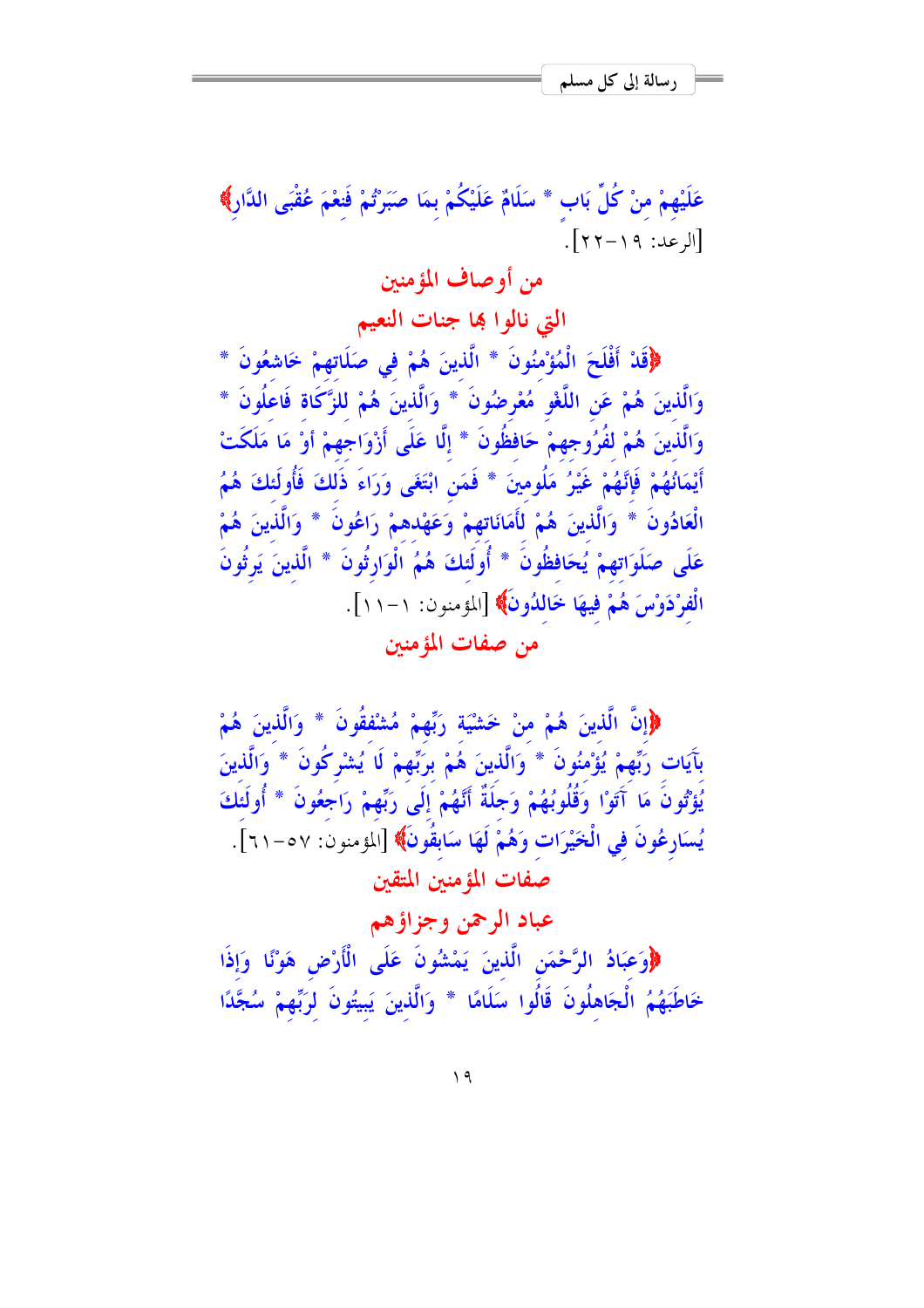وَقِيَامًا \* وَالَّذِينَ يَقُولُونَ رَبَّنَا اصْرِفْ عَنَّا عَذَابَ جَهَنَّمَ إِنَّ عَذَابَهَا كَانَ غَرَامًا \* إِنَّهَا سَاءَتْ مُسْتَقَرًّا وَمُقَامًا \* وَالَّذِينَ إِذَا أَنْفَقُوا لَمْ يُسْرِفُوا وَلَمْ يَقْتُرُوا وَكَانَ بَيْنَ ذَلكَ قَوَامًا \* وَالَّذِينَ لَا يَدْعُونَ مَعَ اللَّه إِلَهًا آَخَرَ وَلَا يَقْتُلُونَ النَّفْسَ الَّتِي حَرَّمَ اللَّهُ إِلَّا بِالْحَقِّ وَلَا يَزْنُونَ وَمَنْ يَفْعَلْ ذَلكَ يَلْقَ أَثَامًا \* يُضَاعَفْ لَهُ الْعَذَابُ يَوْمَ الْقِيَامَة وَيَخْلُدْ فِيه مُهَانًا \* إِلَّا مَنْ تَابَ وَآَمَنَ وَعَملَ عَمَلًا صَالحًا فَأُولَئكَ يُبَدِّلُ اللَّهُ سَيِّئَاتِهِمْ حَسَنَات وَكَانَ اللَّهُ غَفُورًا رَحِيمًا \* وَمَنْ تَابَ وَعَملَ صَالحًا فَإِنَّهُ يَتُوبُ ۚ إِلَى اللَّه مَتَابًا \* وَالَّذِينَ لَا يَشْهَدُونَ الزُّورَ وَإِذَا مَرُّوا بِاللَّغْوِ مَرُّوا كرَامًا \* وَالَّذِينَ إِذَا ذُكِّرُوا بِآَيَات رَبِّهِمْ لَمْ يَحْرُّوا عَلَيْهَا صُمًّا وَعُمْيَانًا \* وَالَّذِينَ يَقُولُونَ رَبَّنَا هَبْ لَنَا منْ أَرْوَاجِنَا وَذُرِّيَّاتِنَا قُرَّةَ أَعْيُنِ وَاجْعَلْنَا لِلْمُتَّقِينَ إِمَامًا \* أُولَئكَ يُجْزَوْنَ الْغُرْفَةَ بِمَا صَبَرُوا وَيُلَقَّوْنَ فِيهَا تَحِيَّةً وَسَلَامًا \* خَالدينَ فيهَا حَسُنَتْ مُسْتَقَرًّا وَمُقَامًا \* قُلْ مَا يَعْبَأُ بِكُمْ رَبِّي لَوْلَا دُعَاؤُكُمْ فَقَلْ كَذَّبْتُمْ فَسَوْفَ يَكُونُ لزَامًا﴾ [الفرقان: ٦٣–٧٧].

أعمال المؤمنين والمؤمنات

# وأخلاقهم وثواهم

﴿إِنَّ الْمُسْلَمِينَ وَالْمُسْلَمَاتِ وَالْمُؤْمِنِينَ وَالْمُؤْمِنَاتِ وَالْقَانِتِينَ وَالْقَانِتَاتِ وَالصَّادِقِينَ وَالصَّادِقَاتِ وَالصَّابِرِينَ وَالصَّابِرَاتِ وَالْخَاشِعِينَ وَالْخَاشِعَاتِ وَالْمُتَصَدِّقِينَ وَالْمُتَصَدِّقَاتِ وَالصَّائَمينَ وَالصَّائَمَات وَالْحَافظَينَ فُرُوجَهُمْ وَالْحَافظَات وَالذَّاكُرِينَ اللَّهَ كَثِيرًا وَالذَّاكرَاتُ أَعَدَّ اللَّهُ لَهُمْ مَغْفرَةً وَأَجْرًا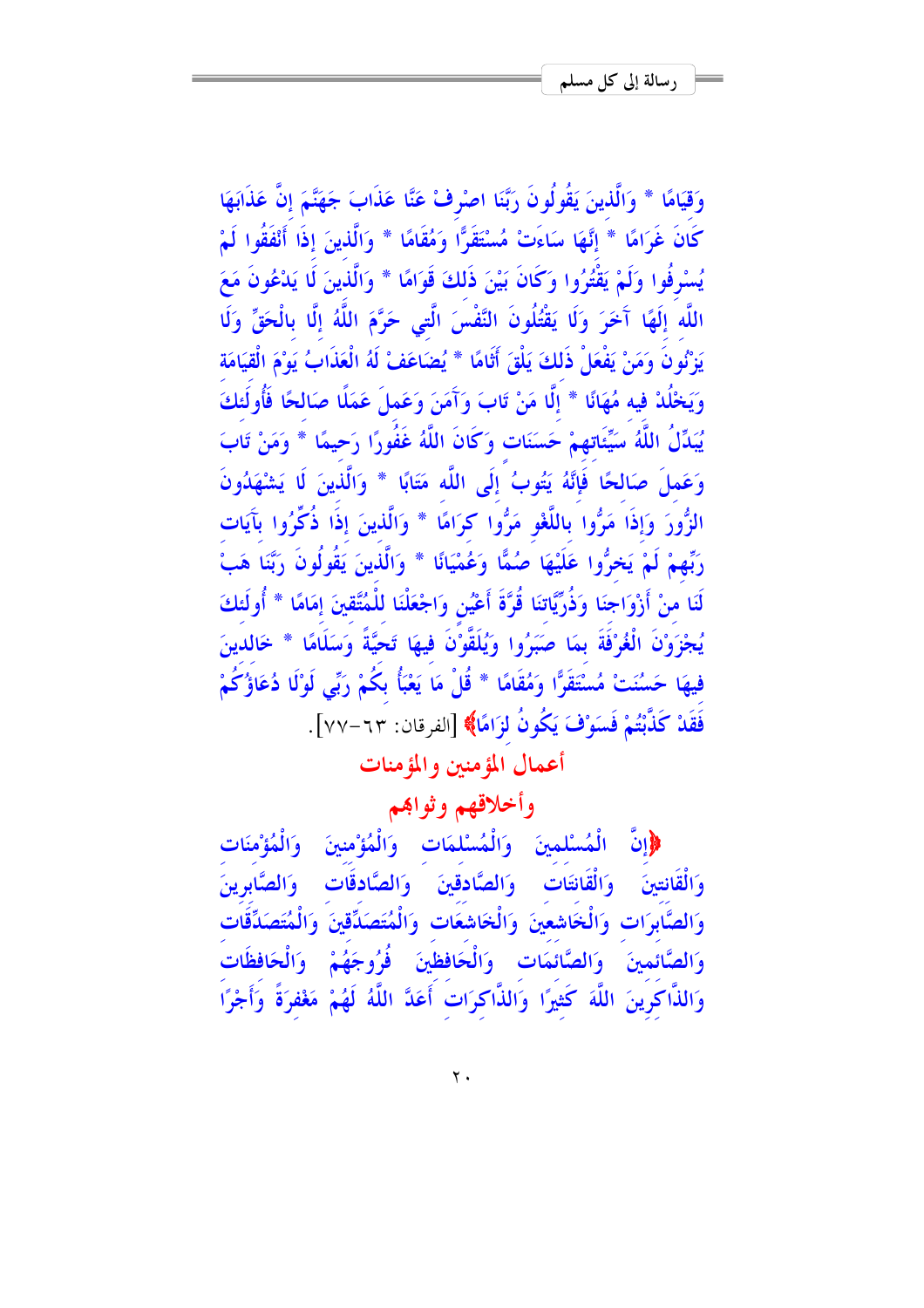عَظِيمًا﴾ [الأحزاب: ٣٥].

التجارة الرابحة للمؤمنين

﴿إِنَّ الَّذِينَ يَتْلُونَ كِتَابَ اللَّه وَأَقَامُوا الصَّلَاةَ وَأَنْفَقُوا ممَّا رَزَقْنَاهُمْ سرًّا وَعَلَانيَةً يَرْجُونَ تجَارَةً لَنْ تَبُورَ \* لَيُوَفِّيَهُمْ أُجُورَهُمْ وَيَزِيدَهُمْ مَنْ فَضْلَهُ إِنَّهُ غَفُورٌ شَكُورٌ \* وَالَّذي أَوْحَيْنَا إِلَيْكَ منَ الْكتَابِ هُوَ الْحَقُّ مُصَدِّقًا لمَا بَيْنَ يَدَيْه إِنَّ اللَّهَ بِعِبَادِه لَخَبِيرٌ بَصِيرٌ ۖ \* ثُمَّ أَوْرَثْنَا الْكتَابَ الَّذينَ اصْطَفَيْنَا منْ عبَادنَا فَمنْهُمْ ظَالمٌ لنَفْسه وَمِنْهُمْ مُقْتَصِدٌ وَمِنْهُمْ سَابِقٌ بِالْخَيْرَاتِ بِإِذْنِ اللَّهِ ذَلِكَ هُوَ الْفَصْلُ الْكَبِيرُ﴾ [فاطر : ٢٩–٢٢].

الأشياء التي ينال بما ما عند الله

﴿فَقَا أُوتِيتُمْ منْ شَيْء فَمَتَا عُ الْحَيَاة اللُّنْيَا وَمَا عِنْدَ اللَّه خَيْرٌ وَأَبْقَى للَّذينَ آَمَنُوا وَعَلَى رَبِّهِمْ يَتَوَكَّلُونَ \* وَالَّذينَ يَجْتَنبُونَ كَبَائرَ الْإِثْمِ وَالْفَوَاحِشَ وَإِذَا مَا غَضِبُوا هُمْ يَغْفِرُونَ \* وَالَّذِينَ اسْتَجَابُوا لرَبِّهِمْ وَأَقَامُوا الصَّلَاةَ وَأَمْرُهُمْ شُورَى بَيْنَهُمْ وَمِمَّا رَزَقْنَاهُمْ يُنْفَقُونَ \* وَالَّذِينَ إِذَا أَصَابَهُمُ الْبَغْيُ هُمْ يَنْتَصِرُونَ﴾ [الشورى: ٣٦-٣٩].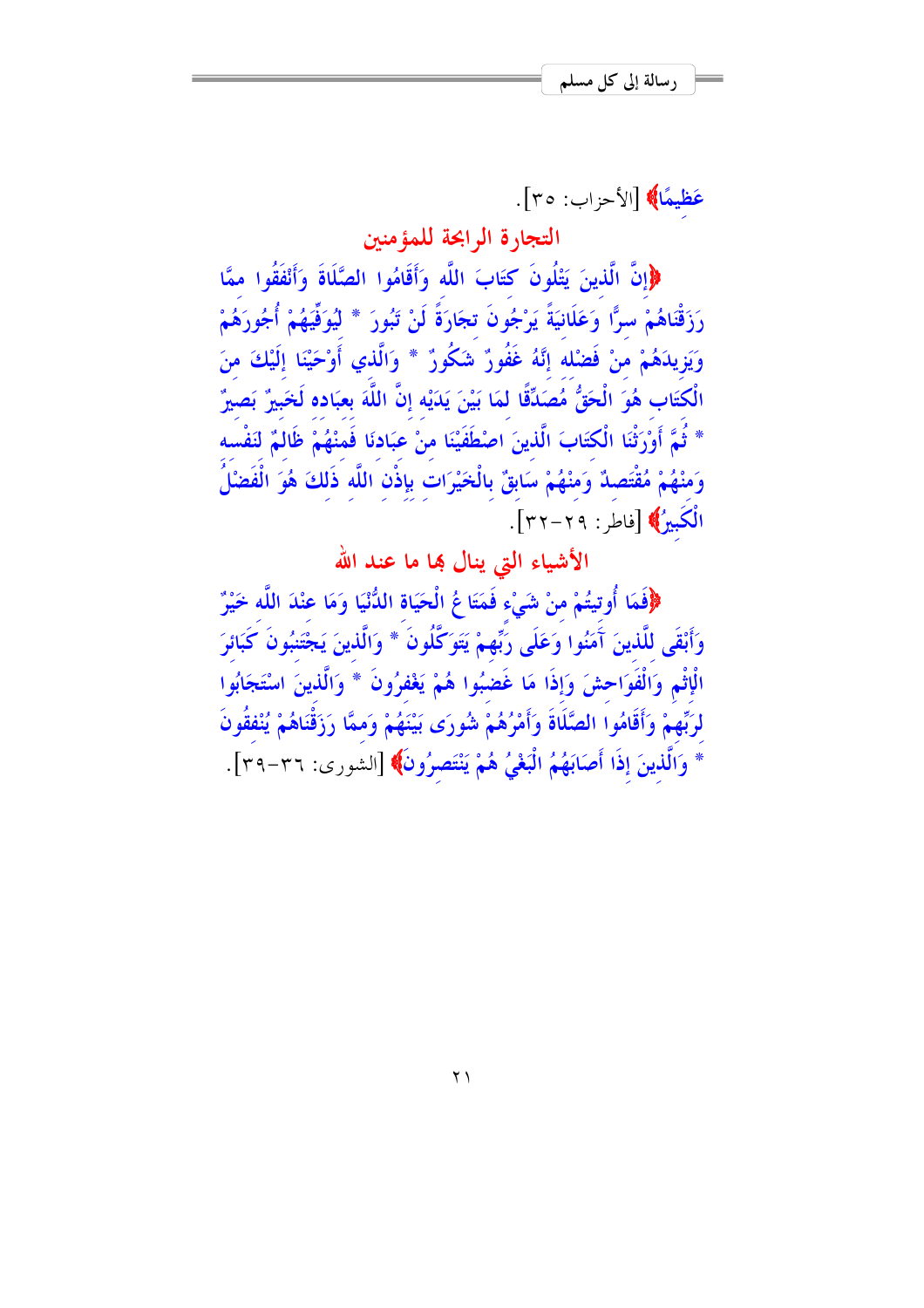# الفهرس

| ه- سوف يسأل الإنسان عن أوقاته ويحاسب عليها  ٧               |
|-------------------------------------------------------------|
|                                                             |
| ٧- احتناب العادات والتقاليد المخالفة للشرع المطهر ومنها     |
|                                                             |
|                                                             |
| ٩- التحذير من مخالفة السنة بحلق اللحية وإطالة الشارب ٨      |
| ١٠- تحريم الأغاني وآلات اللهو الصادة عن ذكر الله والصلاة ٩  |
|                                                             |
| ١٢- سوف يسأل الإنسان عما ينظر ويستمع إليه أو يكنــــه       |
|                                                             |
|                                                             |
| ١٤ - من عرف الحق فاتبعه والباطل فاحتنبه هداه الله ووفقه  ١٠ |
| ١٥- الحث على لزوم الدعاء المستحاب  ١١                       |